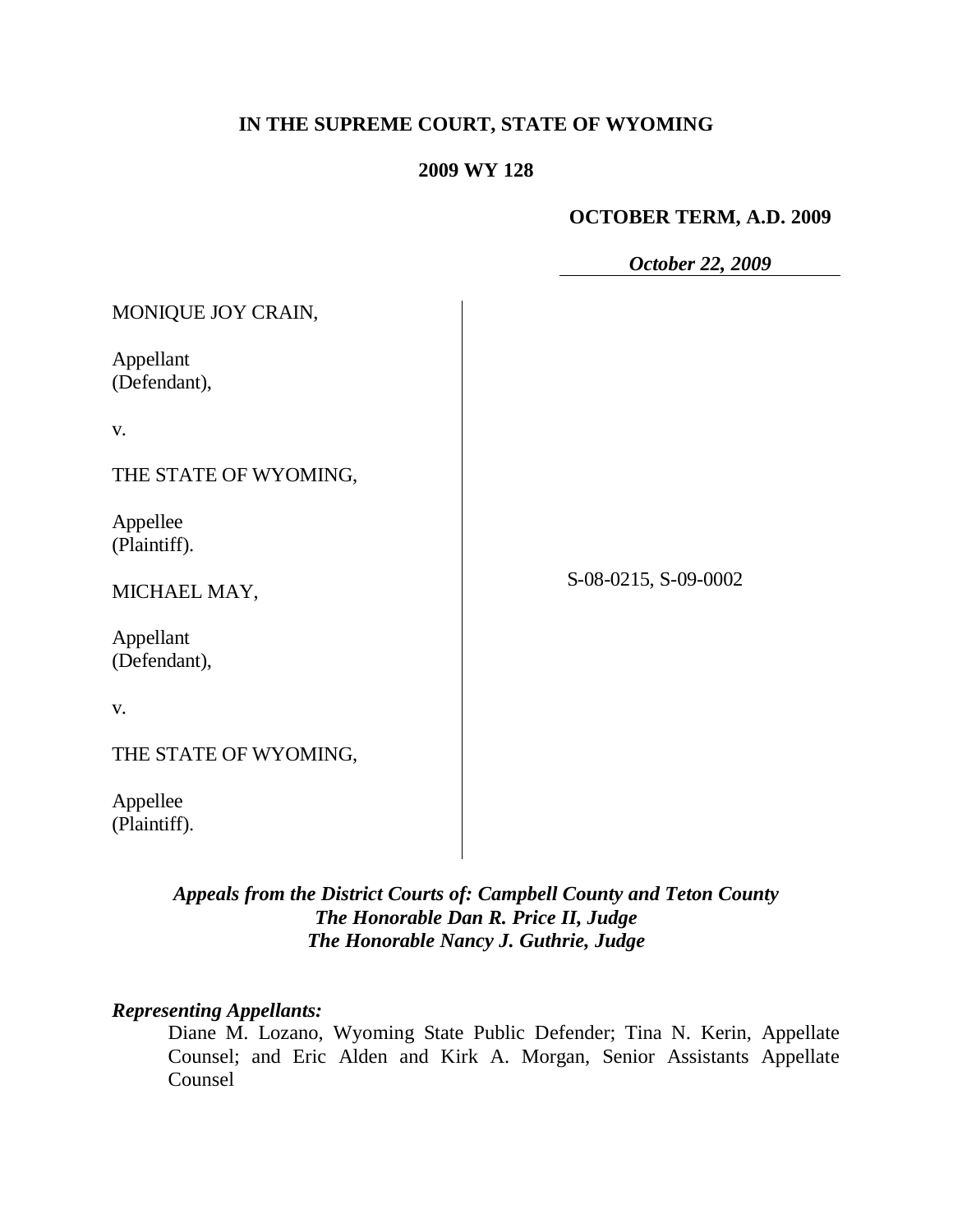#### *Representing Appellee:*

Bruce A. Salzburg, Wyoming Attorney General; Terry L. Armitage, Deputy Attorney General; D. Michael Pauling, Senior Assistant Attorney General; Graham M. Smith, Assistant Attorney General; and Nicole G. Krieger, Special Assistant Attorney General

*Before VOIGT, C.J., and GOLDEN, HILL, KITE, and BURKE, JJ.*

**NOTICE: This opinion is subject to formal revision before publication in Pacific Reporter Third. Readers are requested to notify the Clerk of the Supreme Court, Supreme Court Building, Cheyenne, Wyoming 82002, of any typographical or other formal errors so that correction may be made before final publication in the permanent volume.**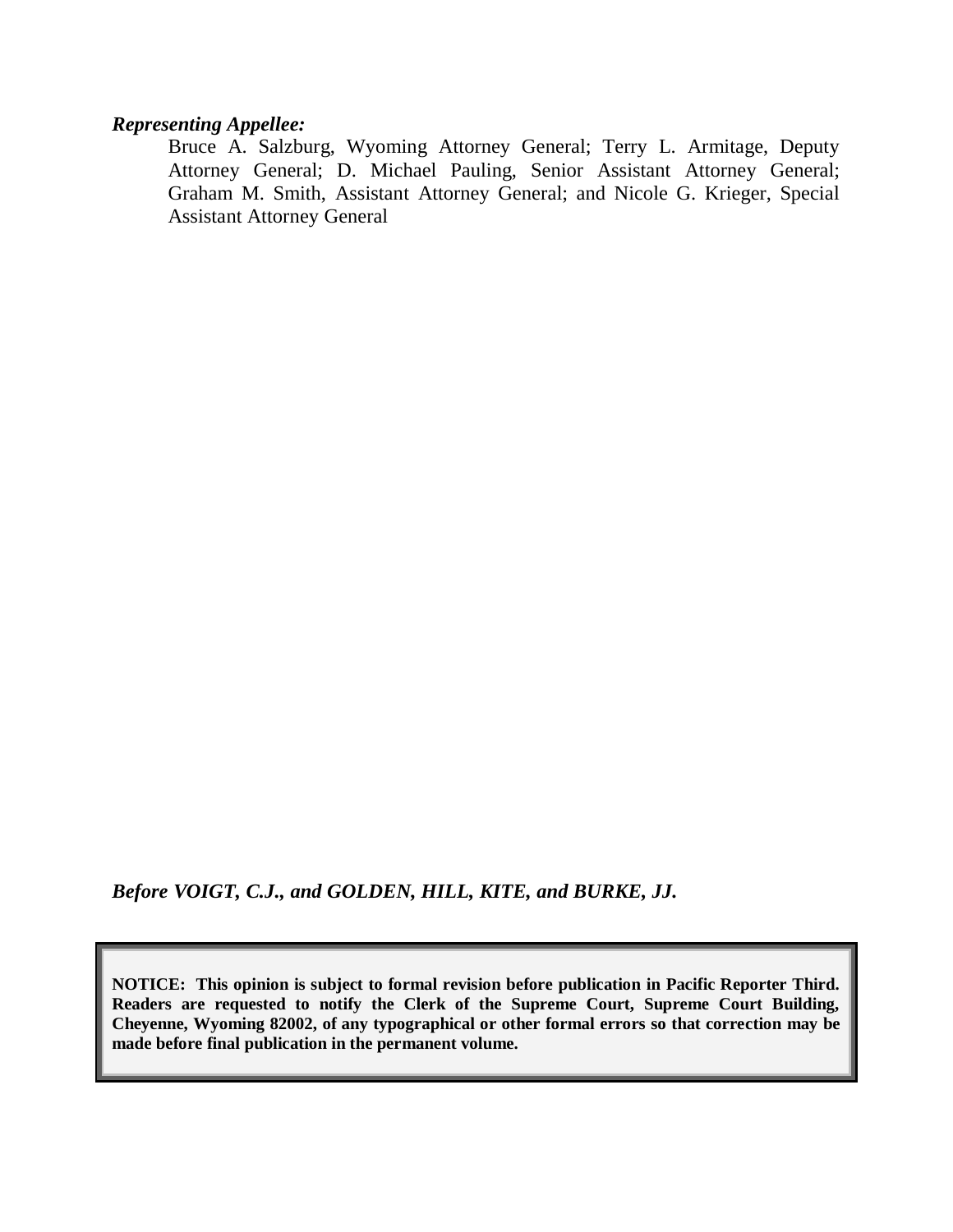## **HILL,** Justice.

[¶1] The Appellants in these consolidated cases challenge their convictions for sexual abuse of a minor under the comprehensive 2007 amendments to Wyoming's sexual assault statutes. Although each Appellant articulated the issues in slightly different terms, we deem the following to capture the essence of their claims: (1) Where those amended statutes criminalize sexual abuse of a minor "on a victim who is thirteen (13) through fifteen (15) years of age," does that descriptive phrase include victims who are one day or more past his/her  $15<sup>th</sup>$  birthday; and, (2) is that descriptive phrase unconstitutionally vague as applied to each of these Appellants" cases? We hold that the statutes at issue are not ambiguous and do not require this Court to construe them beyond their plain language. In addition, we conclude that the statutes are not unconstitutionally vague as applied to these two Appellants.<sup>1</sup>

[¶2] In Case No. S-08-0215, *Monique Joy Crain v. State of Wyoming*, Crain entered a conditional plea of guilty to violating Wyo. Stat. Ann. § 6-2-315(a)(i) (LexisNexis 2009) which provides:

# **§ 6-2-315. Sexual abuse of a minor in the second degree; penalties.**

(a) Except under circumstance constituting sexual abuse of a minor in the first degree as defined by W.S. 6-2- 314, an actor commits the crime of sexual abuse of a minor in the second degree if:

**(i) Being seventeen (17) years of age or older, the actor inflicts sexual** *intrusion* **2 on a victim who is thirteen (13) through fifteen (15) years of age, and the victim is at least four (4) years younger than the actor**;

 $\overline{a}$ 

Wyo. Stat. Ann. § 6-2-301(a)(vii) (LexisNexis 2009).

<sup>1</sup> We consolidated three cases that raised these two issues for purposes of preparing decisions, these two and *Palmer v. State,* 2009 WY 129, \_\_\_ P.3d \_\_\_ (Wyo. 2009). We opted to publish *Palmer* as a separate decision, although we will apply our holdings herein to two of the issues raised in *Palmer*. *Palmer* contained a third issue which we deemed significant enough to warrant a separate opinion.

<sup>2</sup> "Sexual intrusion" means:

<sup>(</sup>A) Any intrusion, however slight, by any object or any part of a person' s body, except the mouth, tongue or penis, into the genital or anal opening of another person' s body if that sexual intrusion can reasonably be construed as being for the purposes of sexual arousal, gratification or abuse; or

<sup>(</sup>B) Sexual intercourse, cunnilingus, fellatio, analingus or anal intercourse with or without emission.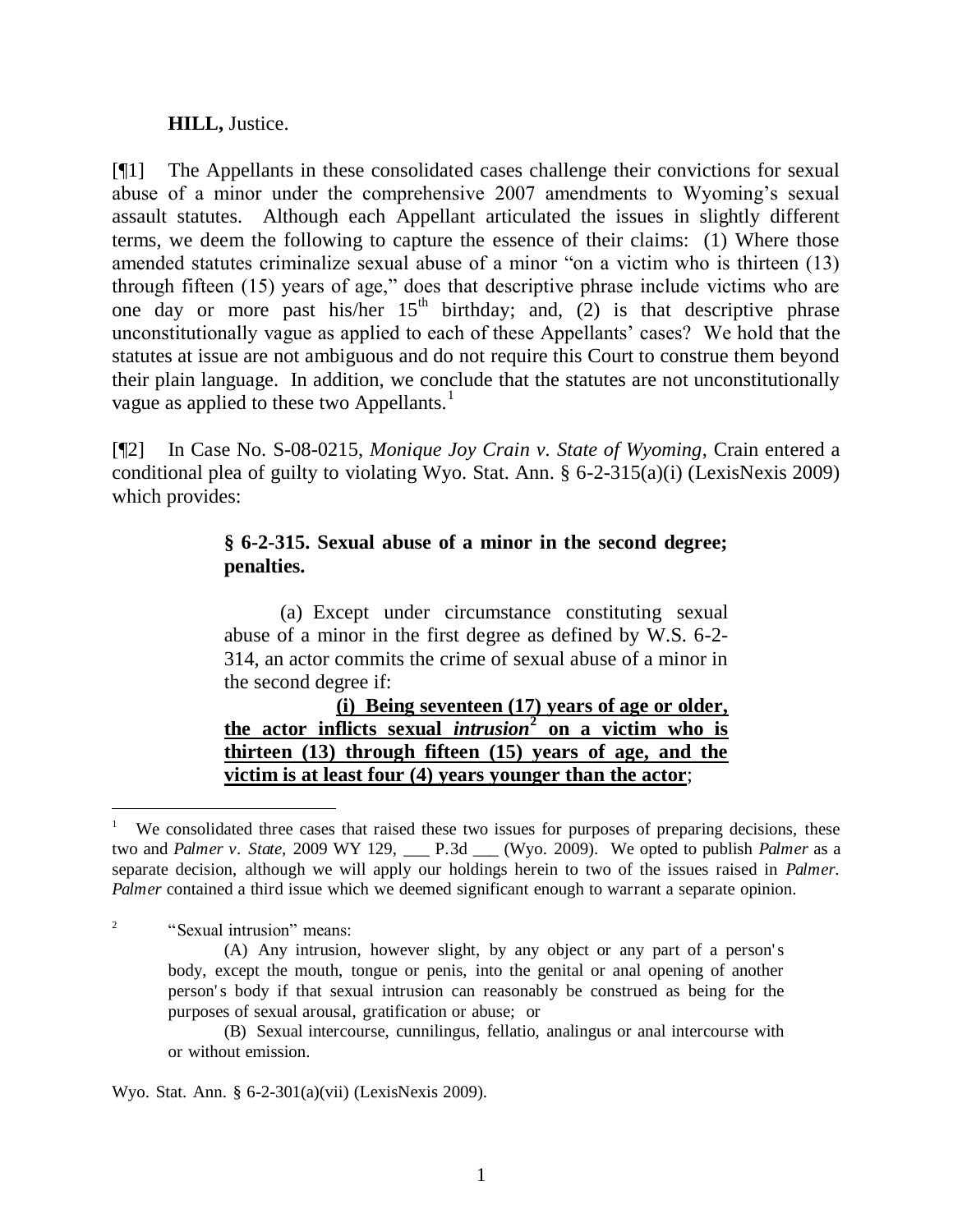(ii) Being sixteen (16) years of age or older, the actor engages in sexual contact of a victim who is less than thirteen (13) years of age;

(iii) Being eighteen (18) years of age or older, the actor engages in sexual contact with a victim who is less than eighteen (18) years of age and the actor is the victim's legal guardian or an individual specified in W.S. 6-4-402; or

(iv) Being eighteen (18) years of age or older, the actor engages in sexual contact with a victim who is less than sixteen (16) years of age and the actor occupies a position of authority in relation to the victim.

(b) A person convicted under subsection (a) of this section is subject to imprisonment for not more than twenty (20) years, unless the person convicted qualifies under W.S.  $6$ -2-306(e).<sup>3</sup> [Emphasis added.]

[¶3] In order to fully comprehend the above statute in context, we must also briefly consult Wyo. Stat. Ann. §§ 6-2-314, 6-2-316, and 6-2-317 (LexisNexis 2009):

### **§ 6-2-314. Sexual abuse of a minor in the first degree; penalties.**

(a) An actor commits the crime of sexual abuse of a minor in the first degree if:

> (i) Being sixteen (16) years of age or older, the actor inflicts sexual intrusion on a victim who is less than thirteen (13) years of age;

> (ii) Being eighteen (18) years of age or older, the actor inflicts sexual intrusion on a victim who is less than eighteen (18) years of age, and the actor is the victim's legal guardian or an individual specified in W. S. 6-4-402;

 $\overline{a}$ 

<sup>3</sup> Wyo. Stat. Ann. § 6-2-306(e) (LexisNexis 2009) provides:

<sup>(</sup>e) An actor who is convicted of sexual abuse of a minor under W.S. 6-2-314 or 6-2-315 shall be punished by life imprisonment without parole if the actor has one (1) or more previous convictions for a violation of W.S. 6-2-302 through 6-2-304, 6-2- 314 or 6-2-315, or a criminal statute containing the same or similar elements as the crimes defined by W.S. 6-2-302 through 6-2-304, 6-2-314 or 6-2-315, which convictions resulted from charges separately brought and which arose out of separate occurrences in this state or elsewhere.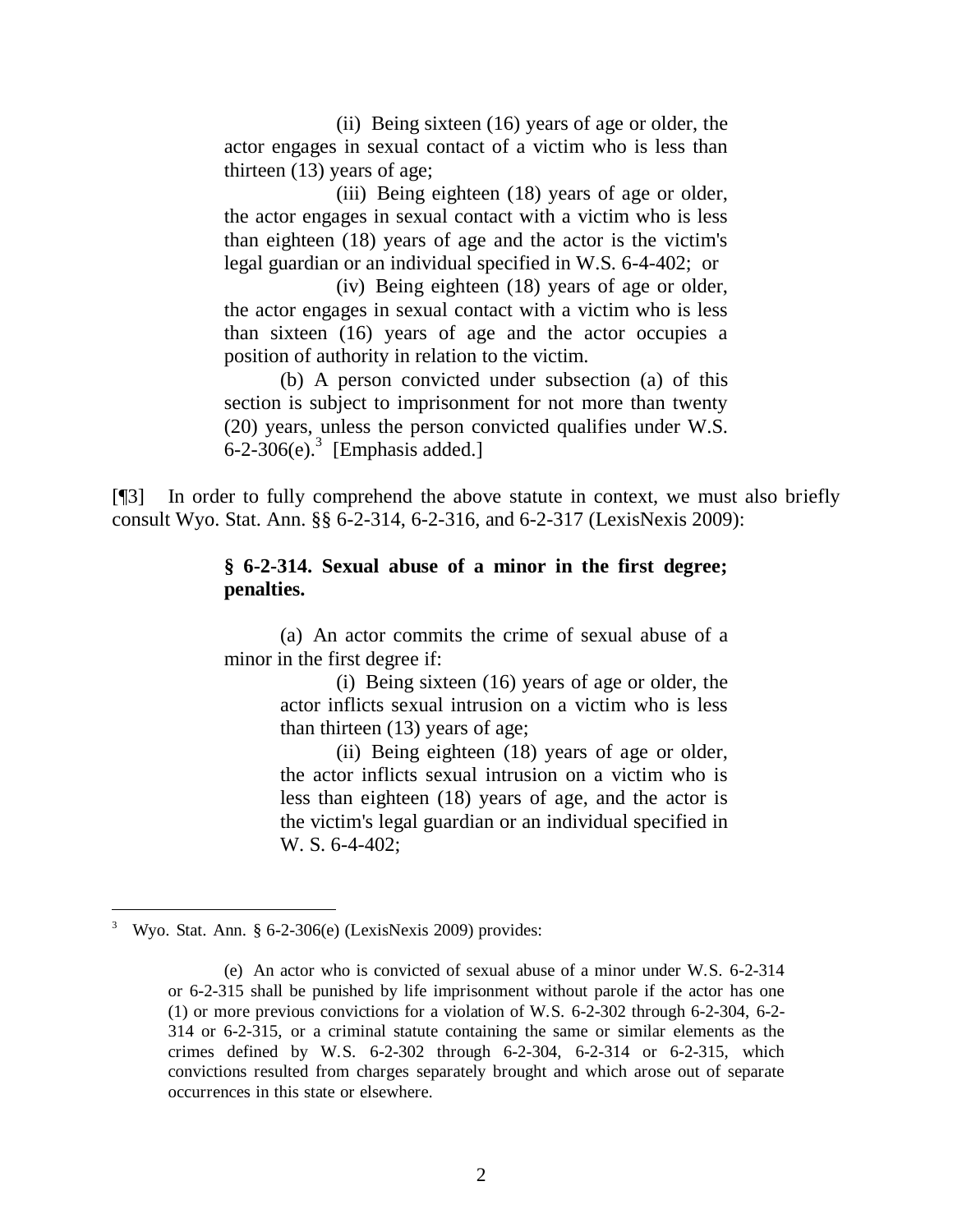(iii) Being eighteen (18) years of age or older, the actor inflicts sexual intrusion on a victim who is less than sixteen (16) years of age and the actor occupies a position of authority in relation to the victim.

(b) A person convicted under subsection (a) of this section is subject to imprisonment for not more than fifty (50) years, unless the person convicted qualifies under W.S. 6-2-  $306(e)^3$ 

#### **§ 6-2-316. Sexual abuse of a minor in the third degree.**

(a) Except under circumstance constituting sexual abuse of a minor in the first or second degree as defined by W.S. 6-2-314 and 6-2-315, an actor commits the crime of sexual abuse of a minor in the third degree if:

> (i) Being seventeen (17) years of age or older, the actor engages in sexual contact with a victim who is thirteen (13) through fifteen (15) years of age, and the victim is at least four (4) years younger than the actor;

> (ii) Being twenty (20) years of age or older, the actor engages in sexual intrusion with a victim who is either sixteen (16) or seventeen (17) years of age, and the victim is at least four (4) years younger than the actor, and the actor occupies a position of authority in relation to the victim;

> (iii) Being less than sixteen (16) years of age, the actor inflicts sexual intrusion on a victim who is less than thirteen (13) years of age, and the victim is at least three (3) years younger than the actor; or

> (iv) Being seventeen (17) years of age or older, the actor knowingly takes immodest, immoral or indecent liberties with a victim who is less than seventeen (17) years of age and the victim is at least four (4) years younger than the actor.

(b) A person convicted under subsection (a) of this section is subject to imprisonment for not more than fifteen  $(15)$  years.

(c) A person charged with violating the provisions of paragraph (a)(iii) of this section shall be subject to the original jurisdiction of the juvenile court, except the matter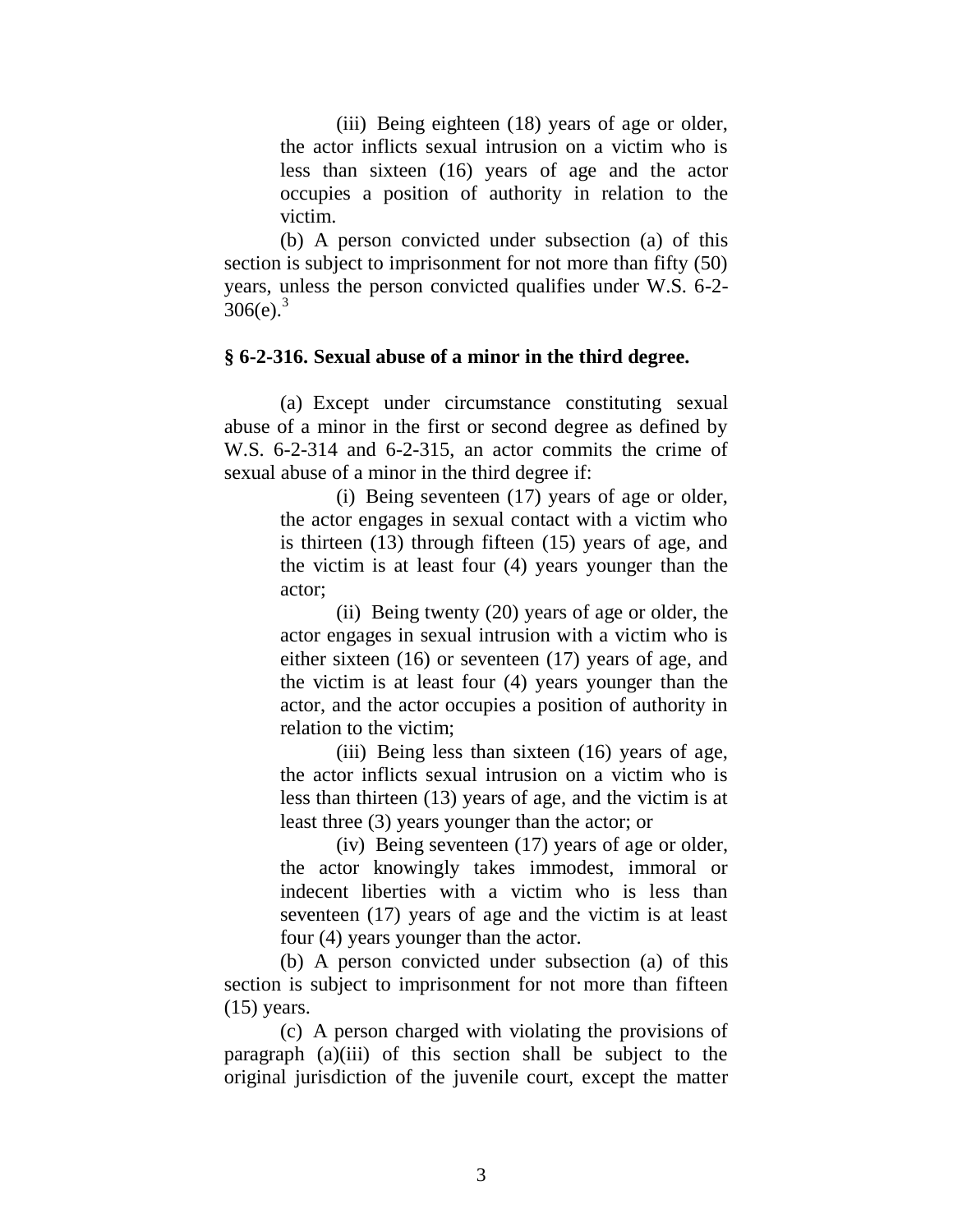may be transferred to the district court having jurisdiction of the offense as provided in W.S. 14-6-237.

### **§ 6-2-317. Sexual abuse of a minor in the fourth degree.**

(a) Except under circumstance constituting sexual abuse of a minor in the first, second or third degree as defined by W.S. 6-2-314 through 6-2-316, an actor commits the crime of sexual abuse of a minor in the fourth degree if:

> (i) Being less than sixteen (16) years of age, the actor engages in sexual contact with a victim who is less than thirteen (13) years of age, and the victim is at least three (3) years younger than the actor; or

> (ii) Being twenty (20) years of age or older, the actor engages in sexual contact with a victim who is either sixteen (16) or seventeen (17) years of age, and the victim is at least four (4) years younger than the actor, and the actor occupies a position of authority in relation to the victim.

(b) A person convicted under subsection (a) of this section is subject to imprisonment for not more than five  $(5)$ years.

(c) A person charged with violating the provisions of paragraph (a)(i) of this section shall be subject to the original jurisdiction of the juvenile court, except the matter may be transferred to the district court having jurisdiction of the offense as provided in W.S. 14-6-237.

[¶4] On March 1, 2008, Crain (who was 22 years, four months and 17 days of age) engaged in consensual sexual intercourse with her male victim (who was 15 years, five months and eight days of age) in the backseat of a car. As noted above, Crain entered a conditional plea of guilty to the charged offense, reserving the right to appeal the issues raised herein. Crain raised both of the issues recited above in a motion to dismiss filed in the district court, and the district court denied that motion.

\* \* \* \* \* \* \* \* \* \* \*

[¶5] In Case No. S-09-0002, *Michael May v. State of Wyoming*, May entered pleas of guilty to one count of violating Wyo. Stat. Ann. § 6-2-316(a)(i) (LexisNexis 2009) and one count of violating  $\S 6$ -2-316(a)(iv):

# **§ 6-2-316. Sexual abuse of a minor in the third degree; penalties.**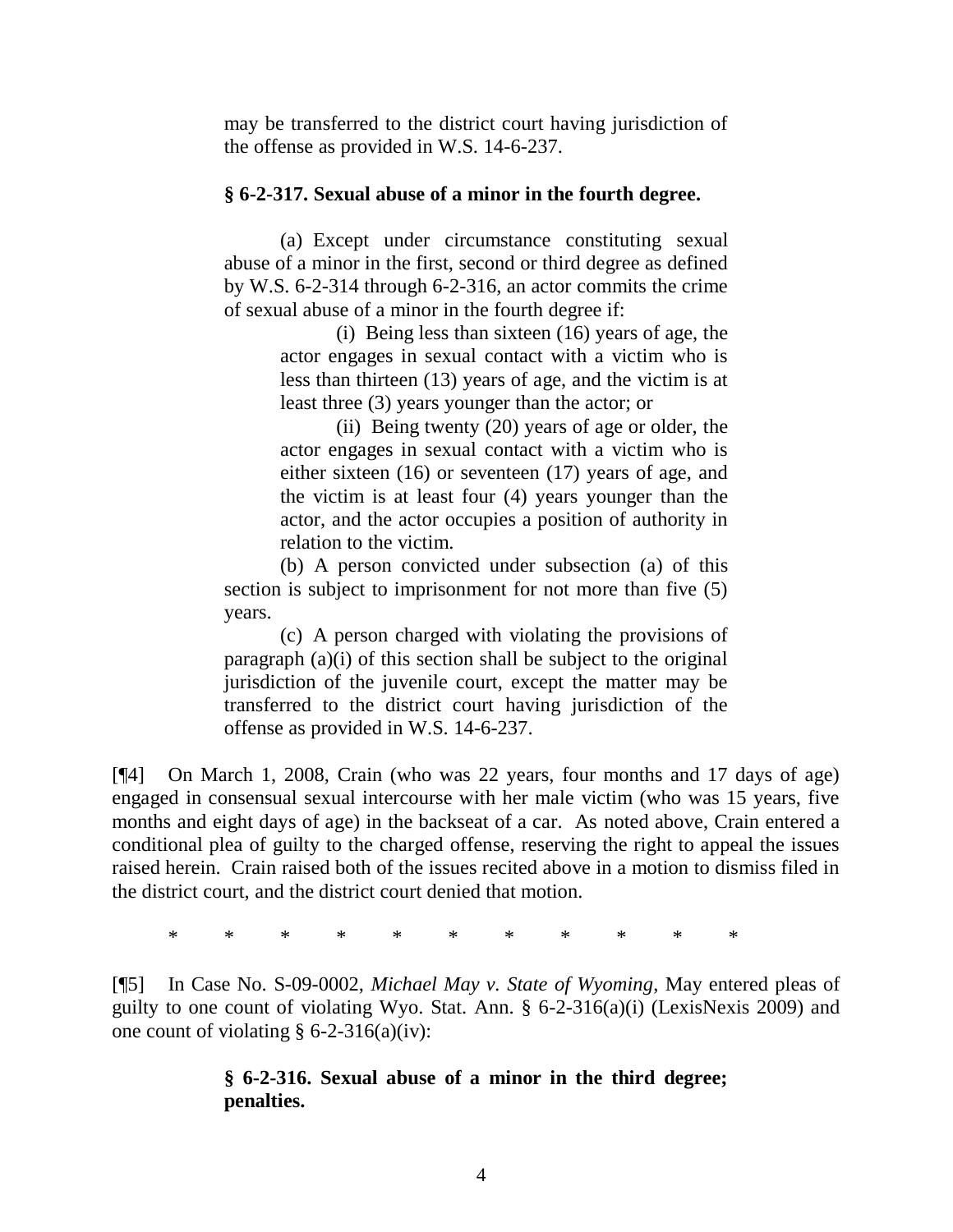(a) Except under circumstance constituting sexual abuse of a minor in the first or second degree as defined by W.S. 6-2-314 and 6-2-315, an actor commits the crime of sexual abuse of a minor in the third degree if:

> (i) **Being seventeen (17) years of age or older, the actor engages in sexual** *contact***<sup>4</sup> with a victim who is thirteen (13) through fifteen (15) years of age, and the victim is at least four (4) years younger than the actor**;

> (ii) Being twenty (20) years of age or older, the actor engages in sexual intrusion with a victim who is either sixteen (16) or seventeen (17) years of age, and the victim is at least four (4) years younger than the actor, and the actor occupies a position of authority in relation to the victim;

(iii) Being less than sixteen (16) years of age, the actor inflicts sexual intrusion on a victim who is less than thirteen (13) years of age, and the victim is at least three (3) years younger than the actor; or

**(iv) Being seventeen (17) years of age or older, the actor knowingly takes immodest, immoral or indecent liberties with a victim who is less than seventeen (17) years of age and the victim is at least four (4) years younger than the actor**.

(b) A person convicted under subsection (a) of this section is subject to imprisonment for not more than fifteen (15) years.

(c) A person charged with violating the provisions of paragraph (a)(iii) of this section shall be subject to the original jurisdiction of the juvenile court, except the matter may be transferred to the district court having jurisdiction of the offense as provided in W.S. 14-6-237. [Emphasis added.]

[¶6] The victim in this case was 15 years, four months, and 25 days old. May was 39 years old. The record indicates that May was first seen sitting on a bed in his boxer shorts and the victim was standing between his legs facing him, naked from the waist down. About five minutes later May was seen in bed with the victim, his shorts pulled

 $\overline{a}$ 

<sup>&</sup>lt;sup>4 "</sup> "Sexual contact' means touching, with the intention of sexual arousal, gratification or abuse, of the victim' s intimate parts by the actor, or of the actor's intimate parts by the victim, or of the clothing covering the immediate area of the victim's or actor's intimate parts[.]" Wyo. Stat. Ann. § 6-2-301(a)(vi) (LexisNexis 2009).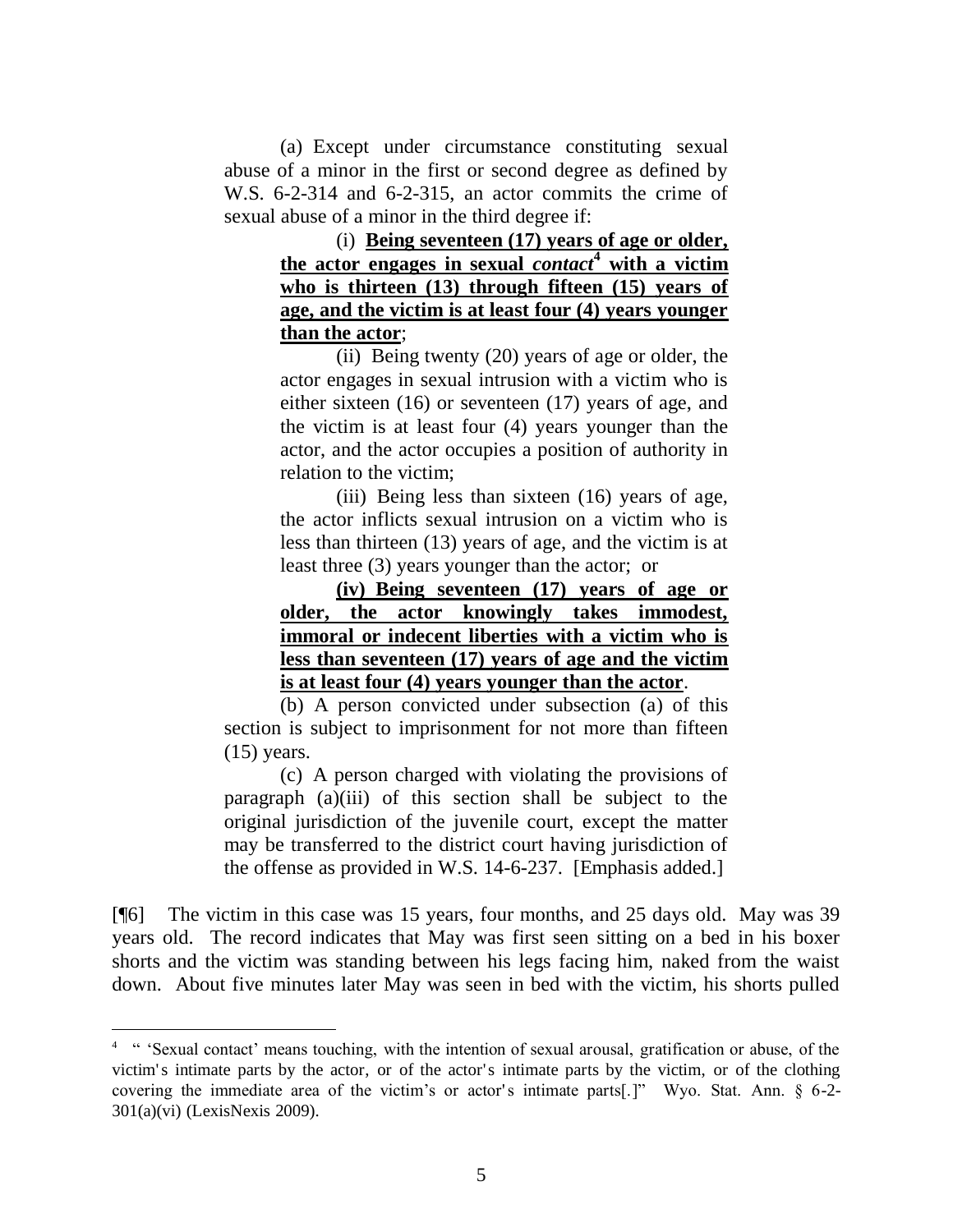down to his mid thighs, and the victim atop him with her naked genitals over May"s naked genitals. As noted above, May entered conditional pleas of guilty to the charged offenses, reserving the right to appeal the issues raised herein. May did not raise either of these two issues in the district court. However, the issues have been raised in Crain"s case and we deem the prompt construction of these statutes to be issues of significant public importance. See *Stokes v. State*, 2006 WY 134, ¶¶ 6-11, 144 P.3d 421, 423-24 (Wyo. 2006) (we review constitutional challenge not raised in district court for plain error; "immodest, immoral, or indecent liberties" not unconstitutionally vague). Thus, we will substantively apply our decision of the issues raised herein to both cases.

## **DISCUSSION**

## **Statutory Construction**

[¶7] Crain and May first contend that the statutes under which they were convicted should be construed to mean that if the victim is one day or more past his/her  $15<sup>th</sup>$ birthday, then the respective statutes do not criminalize the conduct at issue in these cases.

[¶8] We begin our discussion by reciting our most elementary rules of statutory construction:

> Statutory interpretation is a question of law which we review *de novo*. *In re Estate of Seader*, 2003 WY 119, ¶ 23, 76 P.3d 1236, 1244 (Wyo.2003). "[T]he plain, ordinary, and usual meaning of words used in a statute controls in the absence of clear statutory provisions to the contrary." *Keser v. State*, 706 P.2d 263, 266 (Wyo.1985). "[W]here there is plain, unambiguous language used in a statute there is no room for construction, and a court may not properly look for and impose another meaning." *Id*. "[W]here legislative intent is discernible a court should give effect to that intent." *Id*.

*Harris v. State*, 2006 WY 76, ¶ 11, 137 P.3d 124, 128 (Wyo. 2006).

[¶9] Of particular importance here is our long-standing rule that we read statutes relating to the same subject *in pari materia*, which means that they "may be construed together, so that inconsistencies in one statute may be resolved by looking at another statute on the same subject." *Black's Law Dictionary*, 807 (8<sup>th</sup> ed. 2004); see *Shaw v*. *State*, 2009 WY 18, ¶ 27, 201 P.3d 1108, 1114 (Wyo. 2009); and *Schafer v. State*, 2008 WY 149, ¶ 9, 197 P.3d 1247, 1249 (Wyo. 2008). We have set out several of the sexual assault statutes that are interrelated above. When we look at them as a tightly structured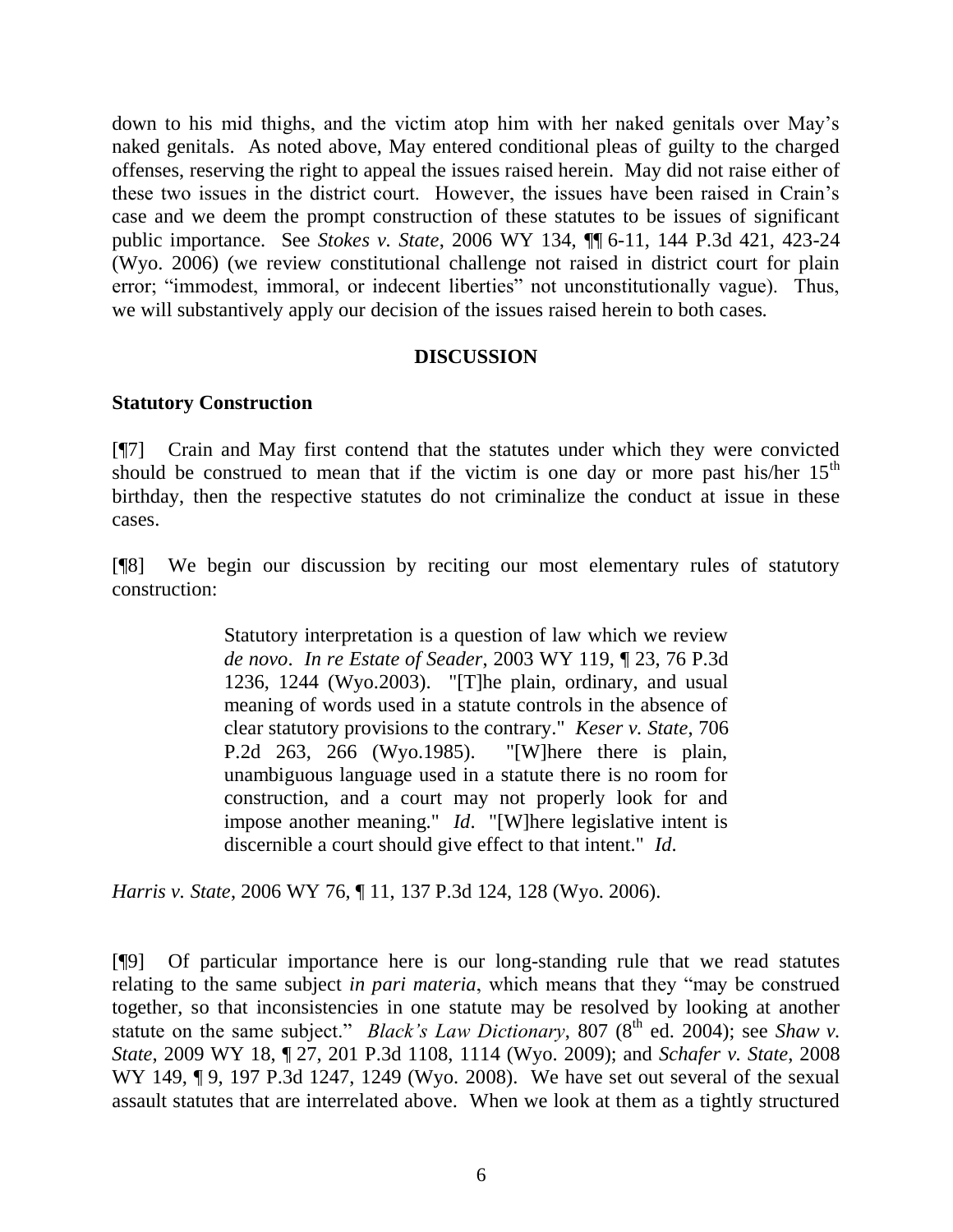scheme of statutory protections designed to effectuate a method of carefully crafted gradations within the subject of sexual assault crimes, then it is readily evident that the Appellants' argument that victims between the age of exactly 15 years and one day through 15 years and 364 days (365 in a leap year) are not protected by the statute is absurd. It is another time-honored principle of statutory construction that we will not construe statutes in such a manner as to render any portion of the statute meaningless or to produce an absurd result. *Brown v. State*, 2004 WY 119, ¶ 8, 99 P.3d 489, 492 (Wyo. 2004). Our conclusion is that the statutes under challenge are not ambiguous and that their meaning and scope can be readily determined by reading the sexual assault statutes *in pari materia*. Our holding is consistent with that of the Supreme Court of Iowa in *State v. Mitchell*, 568 N.W.2d 493, 500-501 (Iowa 1997):

> [Iowa Code section 709.4\(](http://www.westlaw.com/Find/Default.wl?rs=dfa1.0&vr=2.0&DB=1000256&DocName=IASTS709.4&FindType=L)2)(c) is commonly referred to as the statutory rape provision. It provides that a sex act between persons not cohabiting as husband and wife constitutes third-degree sexual abuse if the victim is "fourteen or fifteen years of age" and the defendant is "five or more years older than" the victim.

> R.C.S. was fifteen years, ten months, and five days old on the date of her alleged sexual abuse. Thus, Mitchell argues, R.C.S. was not fifteen, but was in fact over fifteen and she ceased to be fifteen the day after her fifteenth birthday. Mitchell raised these arguments in his motion for judgment of acquittal, which the district court overruled.

> Mitchell's arguments raise a statutory interpretation question. Our scope of review involving the interpretation of a statute is at law. *[State v. Haberer,](http://www.westlaw.com/Find/Default.wl?rs=dfa1.0&vr=2.0&DB=595&FindType=Y&ReferencePositionType=S&SerialNum=1995120416&ReferencePosition=758)* [532 N.W.2d 757, 758](http://www.westlaw.com/Find/Default.wl?rs=dfa1.0&vr=2.0&DB=595&FindType=Y&ReferencePositionType=S&SerialNum=1995120416&ReferencePosition=758)  (Iowa 1995).

> For his remarkable position, Mitchell relies heavily on *[Knott v. Rawlings,](http://www.westlaw.com/Find/Default.wl?rs=dfa1.0&vr=2.0&DB=595&FindType=Y&SerialNum=1959113622)* [250 Iowa 892, 96 N.W.2d 900 \(1959\).](http://www.westlaw.com/Find/Default.wl?rs=dfa1.0&vr=2.0&DB=595&FindType=Y&SerialNum=1959113622) In *Knott,* this court interpreted a statute that covered children "of the age of sixteen years, or under." *[Knott,](http://www.westlaw.com/Find/Default.wl?rs=dfa1.0&vr=2.0&DB=595&FindType=Y&ReferencePositionType=S&SerialNum=1959113622&ReferencePosition=901)* [250 Iowa at 893, 96](http://www.westlaw.com/Find/Default.wl?rs=dfa1.0&vr=2.0&DB=595&FindType=Y&ReferencePositionType=S&SerialNum=1959113622&ReferencePosition=901)  N.W.2d at 901. The court was called upon to answer the question whether one who is sixteen years, six months, and three days old is "a child of the age of sixteen years, or under" within the contemplation of the statute.*[Id.](http://www.westlaw.com/Find/Default.wl?rs=dfa1.0&vr=2.0&DB=595&FindType=Y&ReferencePositionType=S&SerialNum=1959113622&ReferencePosition=901)* [at 894, 96](http://www.westlaw.com/Find/Default.wl?rs=dfa1.0&vr=2.0&DB=595&FindType=Y&ReferencePositionType=S&SerialNum=1959113622&ReferencePosition=901)  N.W.2d at 901. Answering the question in the negative, the court said:

> > A child is one year old on the first anniversary of his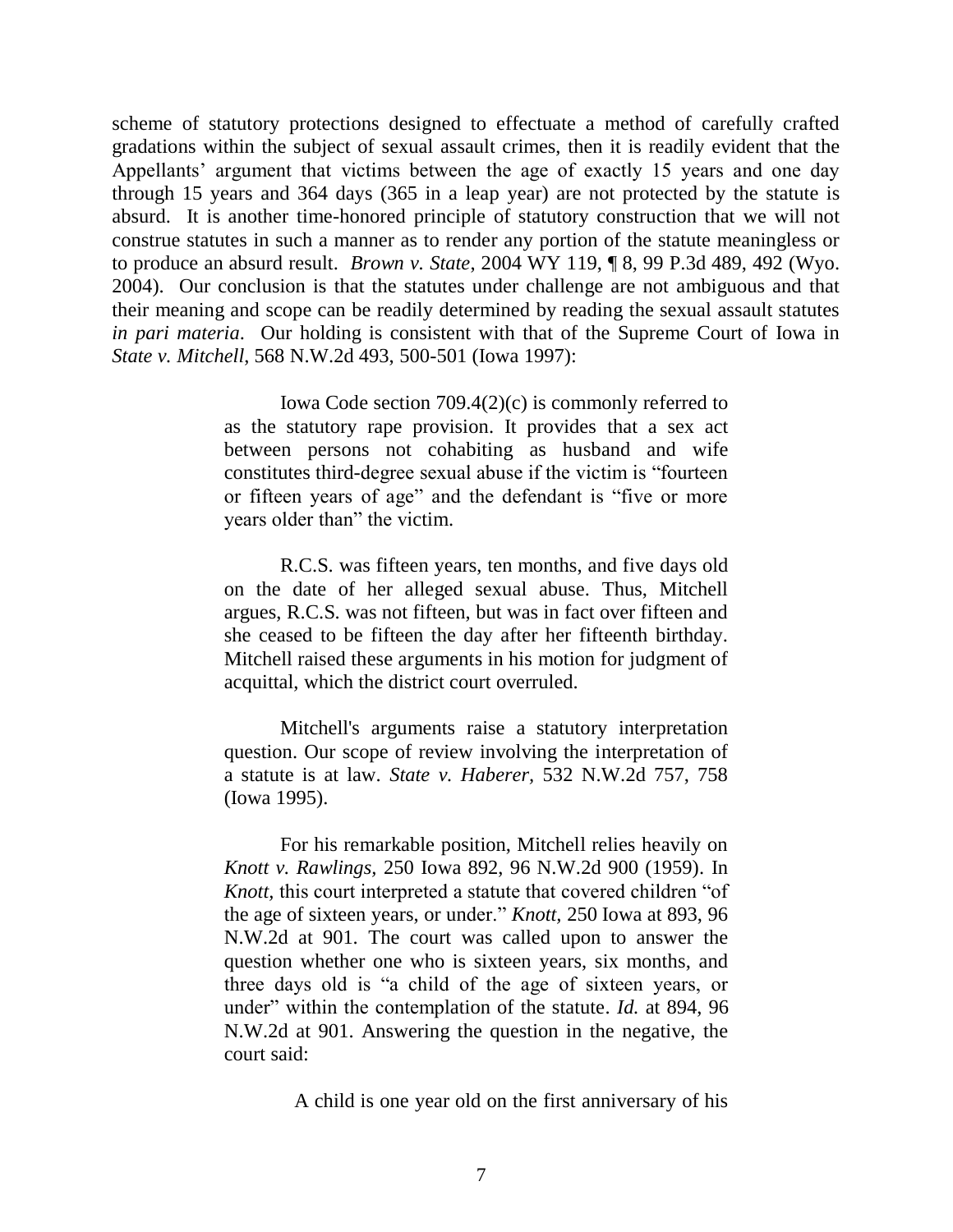birth and is sixteen years old on the sixteenth anniversary. Before the sixteenth anniversary he is under the age of sixteen and after that anniversary he is over the age of sixteen. Sixteen years is an exact and definite period of time. It does not mean or include sixteen years and six months. We should be realistic and not read something into the statute which is not there and which clearly was not intended to be there. This is a criminal statute and cannot be added to by strained construction.

#### *Id.*

We agree with the State that *Knott* is distinguishable because the statute in *Knott* employed the language "sixteen years, or under" and the present statute reads "fifteen years of age." The words "or under" made it clear that the legislature did not intend to include anyone who was a day over sixteen. *Id.*

Moving to the present statute, we think the State's common usage example is convincing. A person's common response to a question about his or her age is to state only the age at the last anniversary of birth. One does not add the additional months and days over that anniversary. We think this is the sense in which the legislature used the words "fifteen years of age" in the present statute. Thus, "fifteen years of age" would include all the months and days over fifteen until the person reaches the sixteenth anniversary of his or her birth.

As the State points out, a contrary interpretation would yield an absurd result. The statute prohibits a sex act with a person "fourteen or fifteen years of age." Mitchell's interpretation would prohibit a defendant from having sexual intercourse with a young girl on her fourteenth birthday but would allow him to do so for the 364 days thereafter until she reaches her fifteenth birthday. The statute in *Knott* would not have produced a similar absurd result no matter how it was interpreted. *See [State v. Green,](http://www.westlaw.com/Find/Default.wl?rs=dfa1.0&vr=2.0&DB=595&FindType=Y&ReferencePositionType=S&SerialNum=1991093197&ReferencePosition=18)* [470 N.W.2d 15, 18 \(Iowa](http://www.westlaw.com/Find/Default.wl?rs=dfa1.0&vr=2.0&DB=595&FindType=Y&ReferencePositionType=S&SerialNum=1991093197&ReferencePosition=18)  1991) (holding that court interprets a statute to avoid absurd results even when a literal interpretation would yield a contrary result).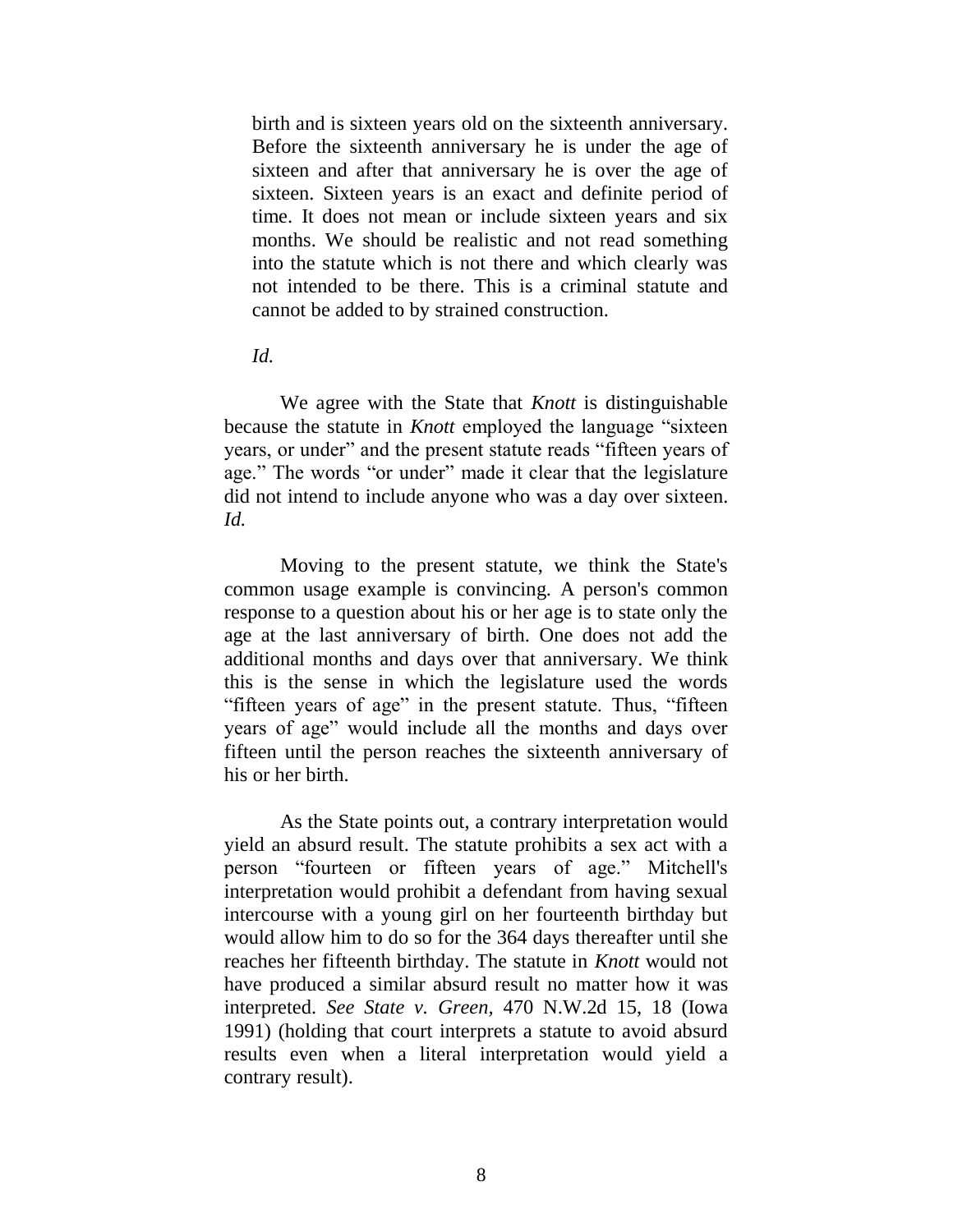The district court correctly concluded that because R.C.S. had not yet reached her sixteenth birthday when the alleged sexual abuse occurred, she was fifteen years of age.

[¶10] Appellants further contend that the "rule of lenity" requires that their proposed construction of the statutes be adopted by this Court. However, we have long held that where the statute under consideration is unambiguous, the rule of lenity has no role to play. *Fraternal Order of Eagles Sheridan v. State*, 2006 WY 4, ¶¶ 16-17, 126 P.3d 847, 855 (Wyo. 2006); and see generally 3 Singer and Singer, *Statutes and Statutory Construction*, Chapter 59 (**Punitive Legislation**), esp. § 59:4 at 184-207 ( $7^{\text{th}}$  ed. 2008).

### **Constitutionality – Vague as Applied**

.…

[¶11] Appellants also contend that the statutes at issue are so uncertain in their meaning that persons of ordinary intelligence might be required to guess at their meaning and, thus, they are unconstitutionally vague as applied to the facts and circumstances of these two cases.

[¶12] The standard of review we apply in circumstances such as these is well-known. Such a challenge is reviewed *de novo*:

> In conducting such review, we accept as true the facts evident from the stipulated record, affording the State every favorable inference that may be drawn therefrom.

> Under the constitutions of Wyoming and the United States, our legislature may not promulgate vague or uncertain statutes. *Moore v. State*, 912 P.2d 1113, 1114 (Wyo.1996). Consistent with principles of due process, a penal statute must "define the criminal offense with sufficient definiteness that ordinary people can understand what conduct is prohibited and in a manner that does not encourage arbitrary and discriminatory enforcement." *Griego v. State*, 761 P.2d 973, 975 (Wyo.1988) (quoting *Kolender v. Lawson*, 461 U.S. 352, [357], 103 S.Ct. 1855, 1858, 75 L.Ed.2d 903 (1983)). A statute may be challenged for vagueness on its face or as applied to particular conduct. *Griego*, 761 P.2d at 975.

> When "a statute is challenged on an 'as applied' basis, the court examines the statute solely in light of the complainant"s specific conduct." *Giles*, ¶ 15, fn.2. In